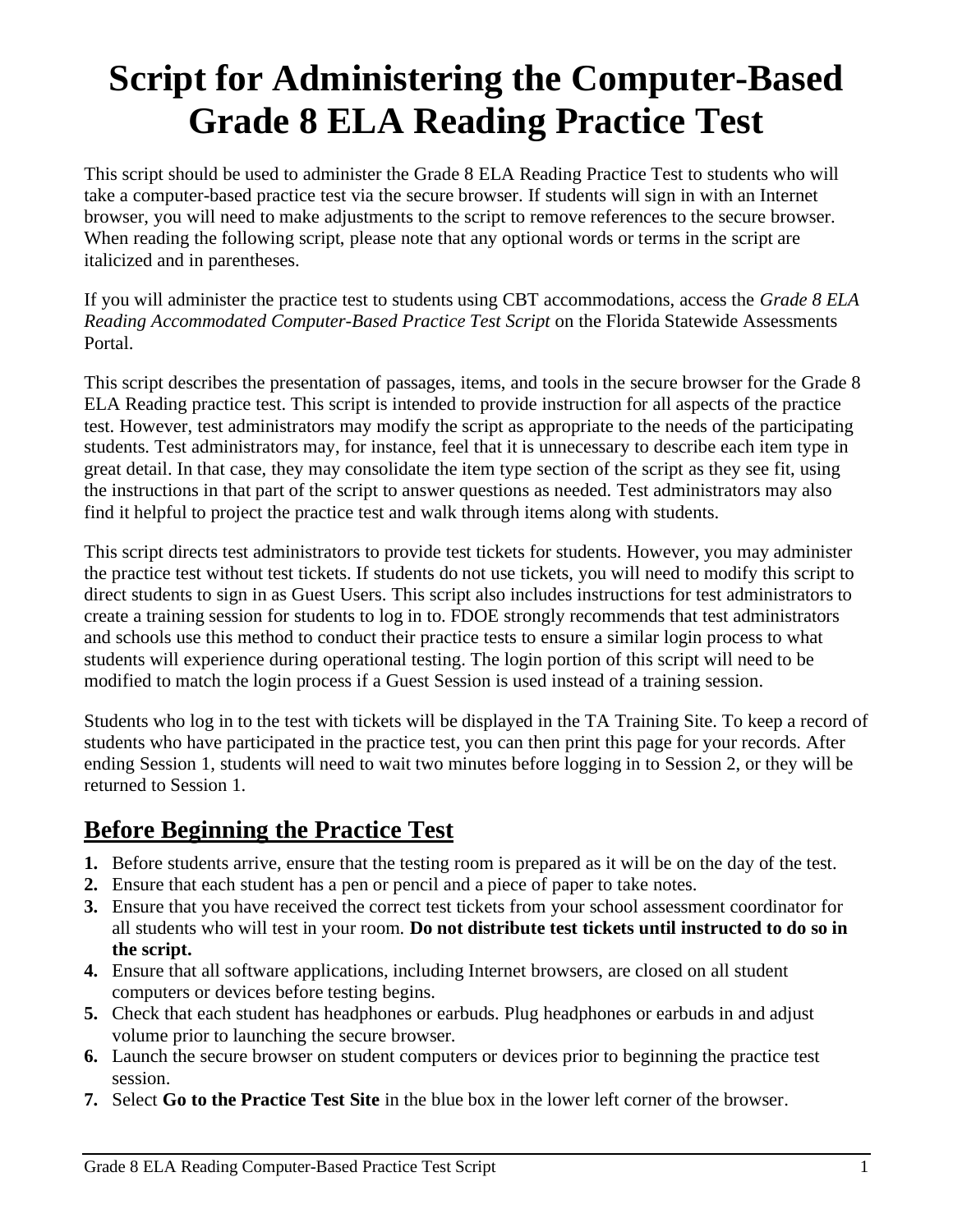### **Create a Practice Test Session**

- **1.** Go to the Florida Statewide Assessments Portal, click **Teachers and Test Administrators**, and then click **TA Training Site**.
- **2.** Log in using your email address and password.
- **3.** Select **Grade 8 ELA Reading Practice Test** (ELA Reading > Grades 7-8 > Grade 8 ELA Reading Practice Test), and then start the session.
- **4.** Record the Session ID, which students will use to log in to the practice test. The Session ID should be displayed where it is visible to all students. The Session ID for the practice test will begin with TRAIN. **If the Session ID does not begin with TRAIN, stop the session and follow steps 1–3 in this section again.**

**Note**: As a security measure, test administrators are automatically logged out of the TA Training Site after 90 minutes of test administrator **and** student inactivity. A session will remain active if students are waiting for approval, if students are actively taking the test, or if the test administrator is interacting with the TA Training Site.

## **Beginning the Practice Test**

| SAY | Today, you are going to learn how to use the secure browser, the test platform you will use to<br>take the computer-based Florida Statewide Assessments. This practice test is designed for<br>students who will take the Grade 8 ELA Reading Assessment. |
|-----|-----------------------------------------------------------------------------------------------------------------------------------------------------------------------------------------------------------------------------------------------------------|
|     | You will be given a CBT Worksheet on the day of the test to take notes during each<br>session of ELA Reading; however, today you may use your own paper.                                                                                                  |
|     | Remove all materials from your desk except your pen or pencil and scratch paper. Your<br>computer or device should be opened to the Please Sign In screen. Please follow my<br>instructions, and do not change screens until I tell you to do so.         |
|     | Now, look at the <i>Please Sign In</i> screen. If you do not see this screen, raise your hand.                                                                                                                                                            |

If a computer or device does not display the *Please Sign In* screen, open the secure browser on that computer or device and navigate to the practice test *Please Sign In* screen.

#### **Display the Session ID for students.**

Distribute the test tickets.

| SAY | Look closely at your test ticket and make sure it has your correct name, date of birth, and ID |
|-----|------------------------------------------------------------------------------------------------|
|     | number on it.                                                                                  |
|     | Do <b>not</b> sign in before I instruct you to do so.                                          |
|     | Raise your hand if you do not have the correct ticket.                                         |

If a student has the wrong ticket, give the student the correct ticket. If you do not have the correct ticket, contact your school assessment coordinator.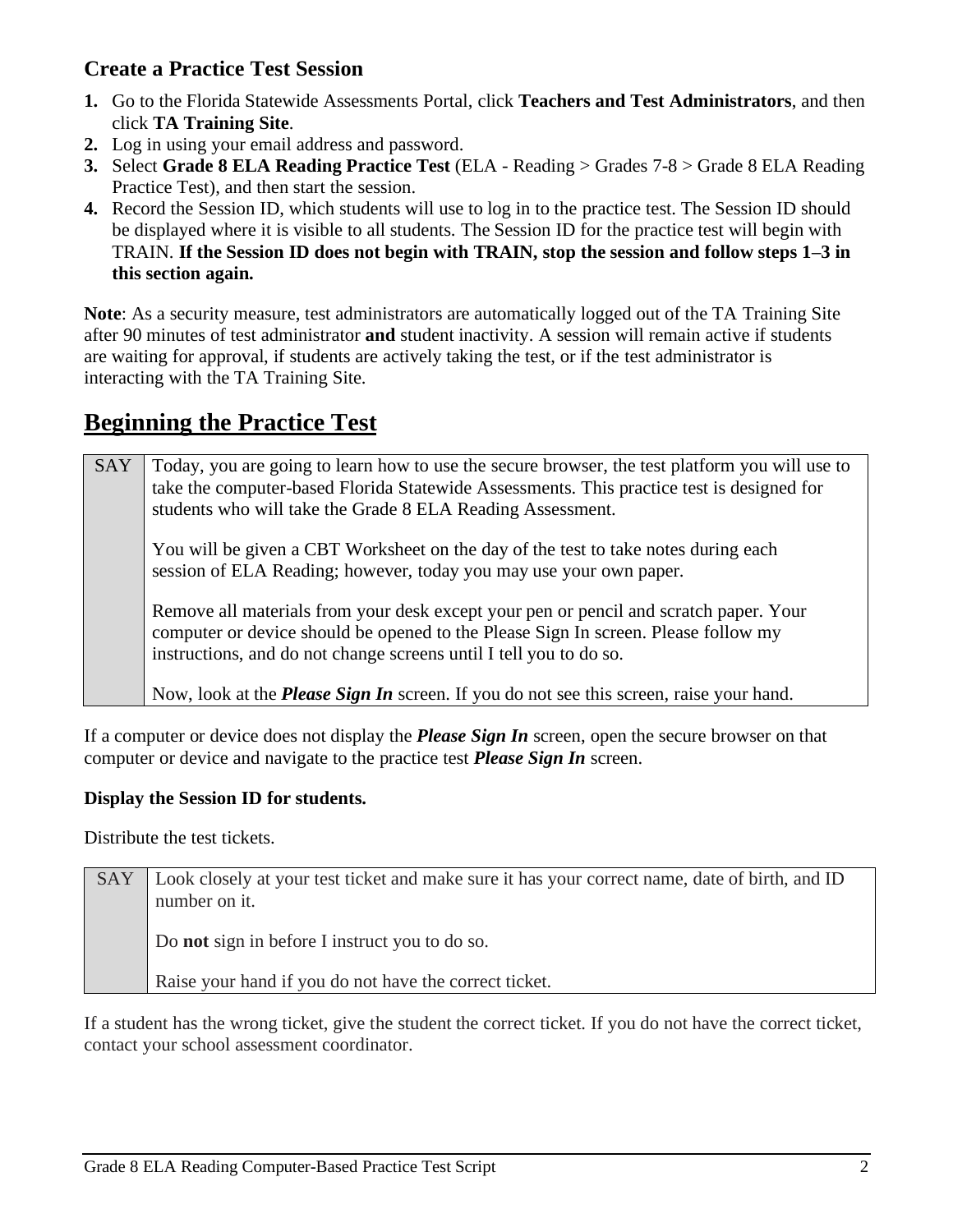| <b>SAY</b> | Make sure the box for Guest User is switched to OFF. Make sure that the box for Guest                         |
|------------|---------------------------------------------------------------------------------------------------------------|
|            | Session is switched to OFF. Now, log in by typing your First Name as it appears on your test                  |
|            | ticket, your Username, and the Session ID TRAIN-<br>The first box will already be<br><b>Contract Contract</b> |
|            | entered for you. The Session ID is displayed for you.                                                         |

Click **Sign In**. Raise your hand if you need assistance.

Pause and assist students with logging in as needed.

SAY Now, you will see a screen that says **Is This You?**. Verify that the information is correct. If your information is correct, select **Yes** to continue. If the information is not correct, then select **No** to return to the *Please Sign In* screen and raise your hand.

Assist any students who raise their hands.

| <b>SAY</b> | You will now see a screen that says Your Tests. Click the arrow to the left of Start Grade 8<br><b>ELA Reading Practice Test to proceed.</b>                                                                                                                         |
|------------|----------------------------------------------------------------------------------------------------------------------------------------------------------------------------------------------------------------------------------------------------------------------|
|            | While you are waiting for your test to be approved, you will see a <i>Waiting for Approval</i><br>screen. This screen includes your first and last names, the Session ID, and the test you will<br>take. If any information looks incorrect, please raise your hand. |
|            | Otherwise, please sit quietly while I approve your tests.                                                                                                                                                                                                            |

Assist any students who raise their hands.

In the TA Training Site, click the **Approvals** button to review the list of students ready to begin testing.

Once you ensure that all students have logged in correctly, approve students to test by selecting **Approve All Students** and clicking **Yes** on the *Important!* pop-up window.

SAY Now, you will see a screen that says *Audio Checks*. This screen allows you to check the functionality of your headphones/earbuds to make sure you can hear audio passages in the test. You can also adjust the volume from this page. *(Please note: Adjusting volume on this screen is not an option if using an Internet browser for practice tests. If necessary, students may adjust volume using their computer/device volume settings.)* Put your headphones or earbuds on now and click the speaker icon. Make any adjustments to the volume, if necessary. If you hear the sound, select **Yes**. Raise your hand if you cannot hear the sound.

Assist students with their headphones/earbuds setup and contact your school or technology coordinator for assistance, if needed. After all students have selected **Yes** on the *Audio Checks* screen,

| <b>SAY</b> | You should now see a screen that says <b>Before You Begin</b> . Do not click <b>Begin Test Now</b> until |
|------------|----------------------------------------------------------------------------------------------------------|
|            | I instruct you to do so.                                                                                 |
|            | Click View Test Settings. You should see a screen that says Review Test Settings.                        |
|            | This screen allows you to choose the print size, background color, and mouse pointer for your            |
|            | test. If you would like to change your selections, do so now. You should see your changes                |
|            | made on the screen once you select them. You can click Undo Changes to return to                         |
|            | previously selected settings. If you have any questions, raise your hand. (Answer any                    |
|            | questions.)                                                                                              |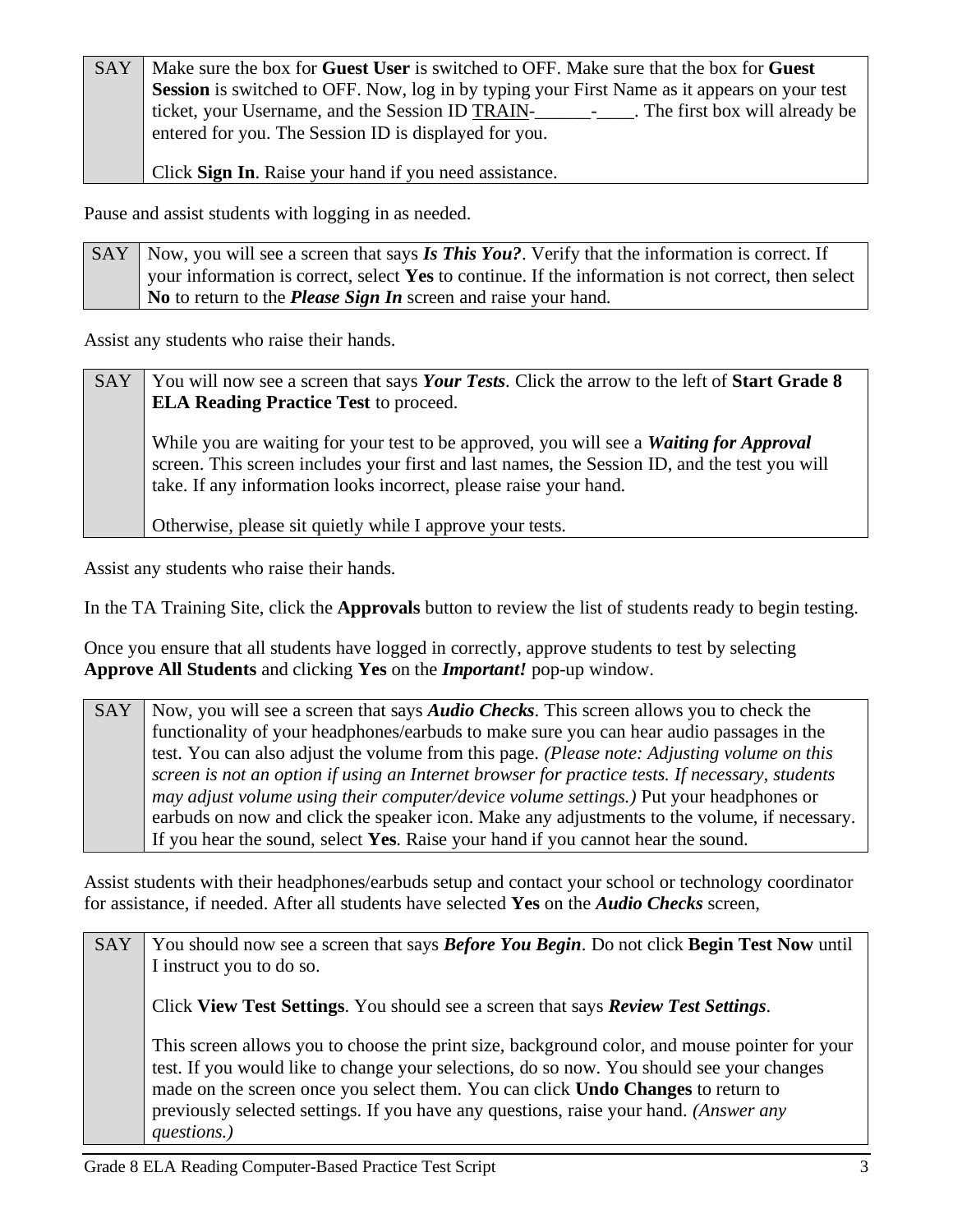SAY Click OK to save your changes and return to the *Before You Begin* screen.

Below the *Test Settings*, click **View Help Guide**. You should see a screen that says *Help Guide*. Take a moment to review this screen. These instructions show you how to navigate the test and how to use the tools and features of the testing site. We will discuss these tools in more detail on the next screen. These instructions are also available for you to reference in the practice test. *(Pause.)* Click **Back** to return to the *Before You Begin* screen.

If you have any questions, raise your hand.

Answer any questions.

#### SAY | Now, select **Begin Test Now**, but do not begin yet.

Pause to make sure that all students have the first question on their screens. Help students if necessary.

SAY Listen as I describe the screen.

For the Grade 8 ELA Reading Practice Test, you will see reading passages on the left side of your screen and the question and answer area on the right side of your screen.

Now, practice scrolling by moving your cursor into the reading passage panel and use your mouse *(trackpad/scrolling motion with your fingers)* to scroll down or use the scroll bar. As you scroll, a green bar at the bottom of the reading passage area will show your progress. When scrolling is required, you will see a bouncing arrow at the bottom of the screen. After you've finished scrolling all the way down, the bouncing arrow disappears and the green bar displays all the way across the bottom of the reading panel. When reading a passage, always make sure that you scroll down to read the entire passage.

Pause to allow students to practice scrolling. Walk around the room and make sure students can scroll to the bottom of the reading passage area.

| <b>SAY</b> | In the top left corner of your screen, you will see the navigation buttons.                                                                                                                                                                                   |
|------------|---------------------------------------------------------------------------------------------------------------------------------------------------------------------------------------------------------------------------------------------------------------|
|            | The <b>Back</b> and <b>Next</b> buttons can be used to move to the previous or the next question. The<br>Back button is currently deactivated because you are on the first question, but it will be<br>available for later questions.                         |
|            | To the right of the Next button, you will see the <b>Save</b> button. The Save button allows you to<br>manually save your work. This is an optional feature. If you do not select this button, your<br>answers will be saved automatically every two minutes. |
|            | Look to the right of the Save button, where you will see the <b>Pause</b> button. The Pause button<br>allows you to pause and exit the test. Do not select Pause at this time.                                                                                |
|            | Are there any questions?                                                                                                                                                                                                                                      |

Answer any questions.

SAY Now, I will describe several tools that may help you with this computer-based practice test, and you will practice using them.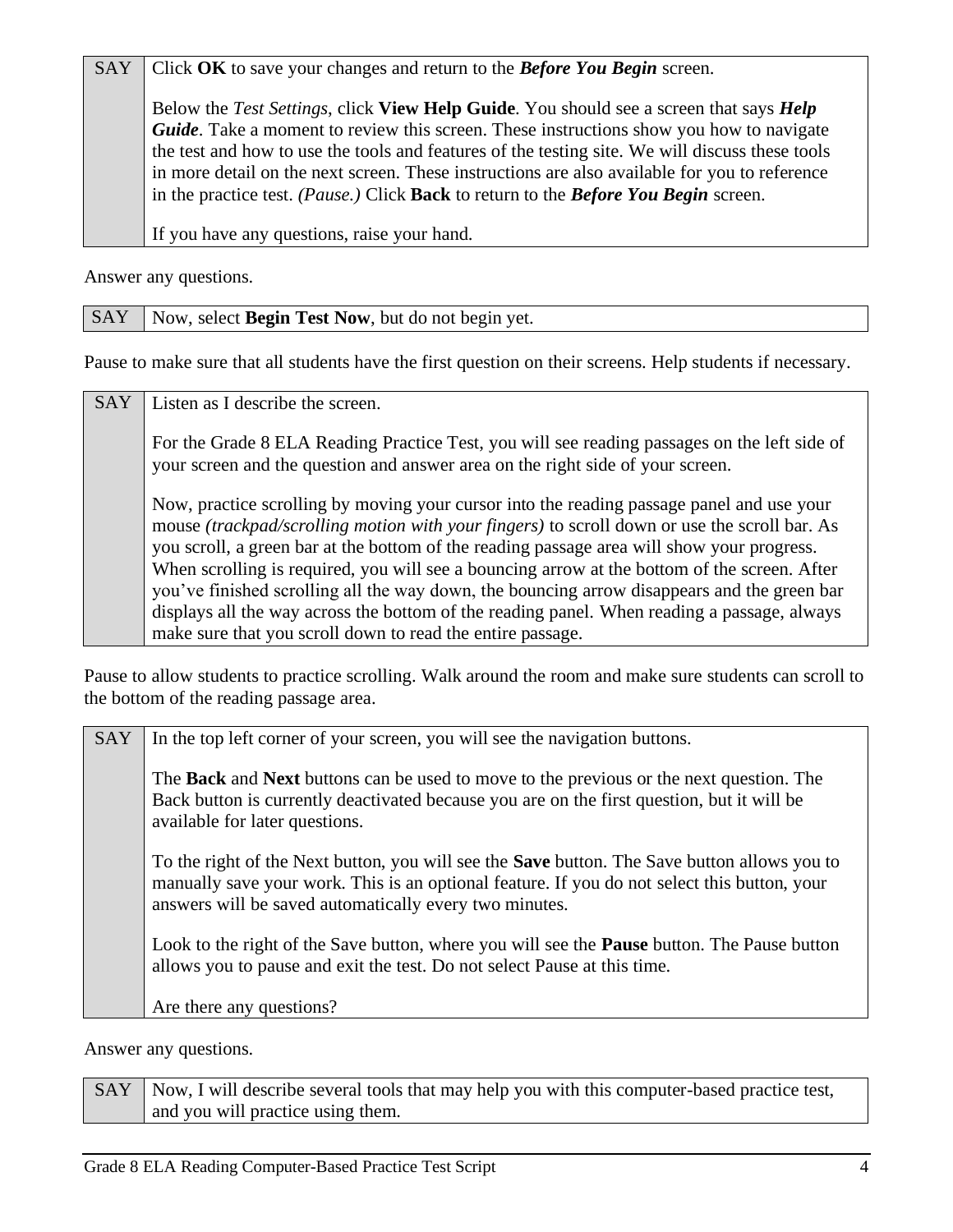| SAY | Click Next to move to Question 2. Note that the reading passage in the left panel remains the                                                                                                                                                                                                                                                                                                                                                                                                                                                                                                                                                                                                                                          |
|-----|----------------------------------------------------------------------------------------------------------------------------------------------------------------------------------------------------------------------------------------------------------------------------------------------------------------------------------------------------------------------------------------------------------------------------------------------------------------------------------------------------------------------------------------------------------------------------------------------------------------------------------------------------------------------------------------------------------------------------------------|
|     | same but the question and answer options have changed.                                                                                                                                                                                                                                                                                                                                                                                                                                                                                                                                                                                                                                                                                 |
|     | You can see how many questions you will have for this reading passage in the top right<br>corner of the question and answer area. Once you finish these seven questions, the passage<br>set will change.                                                                                                                                                                                                                                                                                                                                                                                                                                                                                                                               |
|     | At the top right corner of your screen, you will see the <b>Notes</b> tool. Click <b>Notes</b> now. A<br>notepad will display in a pop-up window. If you want to make notes for later reference, you<br>can type them into this window. You can resize and drag this pop-up window around the page<br>if needed. The toolbar at the top left of the notepad offers options to cut, copy, or paste text<br>within your notes. Now, practice typing text in the notepad and using the cut, copy, and paste<br>features. These notes are not included as a part of your response, but they are monitored by<br>the testing contractor. (Pause for students to practice using the notepad.)                                                |
|     | Notes that you save in the notepad will be saved for the duration of the test. To close the<br>notepad without saving the notes you have typed, select Cancel. To save the notes you have<br>typed and close the notepad, select Save and Close. Now, close the notepad. Select Notes<br>again, and your saved notes will display. (Pause.)                                                                                                                                                                                                                                                                                                                                                                                            |
|     | To the right of the Notes button, you will see the Line Reader button. The Line Reader tool<br>helps you track line by line as you read the passage or question. Now, select Line Reader.<br>When you have selected the tool, the button will turn orange. The Line Reader appears on the<br>title of Passage 1. Click another line on the screen and the Line Reader will move to that line.<br>You can also move the Line Reader on the screen with the up and down arrows on your<br>keyboard.                                                                                                                                                                                                                                      |
|     | Practice using the Line Reader tool on the screen. (Pause while students practice using the<br>Line Reader.) Now, select Line Reader again to turn off the tool. The button will revert to its<br>original color. Note that the Line Reader tool will turn off when you use some of the tools,<br>like zoom, or are answering certain item types on the test.                                                                                                                                                                                                                                                                                                                                                                          |
|     | Next to the Line Reader button, you will see the Zoom Out and Zoom In buttons. You can<br>use these buttons to decrease and increase the size of text within the test page. Four levels of<br>magnification are available. Now, practice using the Zoom Out and Zoom In buttons to find<br>the text size with which you are most comfortable. (Pause while students practice using the<br>Zoom buttons.)                                                                                                                                                                                                                                                                                                                               |
|     | At the top right side of the page, above the zoom buttons, you will see a small question mark<br>button. This is the <b>Help</b> button. Now, click the <b>Help</b> button. A pop-up window with the Help<br>Guide, including Overview of the Test Site, Test Rules, and Accessing Context Menu Tools,<br>will display.                                                                                                                                                                                                                                                                                                                                                                                                                |
|     | You can drag this pop-up window around the page if needed. You can resize the window<br>using the blue resizing handle on the bottom right corner. Holding your mouse down, drag the<br>blue icon with four arrows out or down to resize the window. Release the mouse when the text<br>box is the size you want. You can also maximize or minimize the window by selecting the<br>double-sided arrow icon in the upper right corner. Click the icon to maximize the window.<br>When maximized, the window covers the entire test page except for the navigation bar on top.<br>Note that you cannot move the window to different parts of the test page when the window is<br>maximized. Click the icon again to minimize the window. |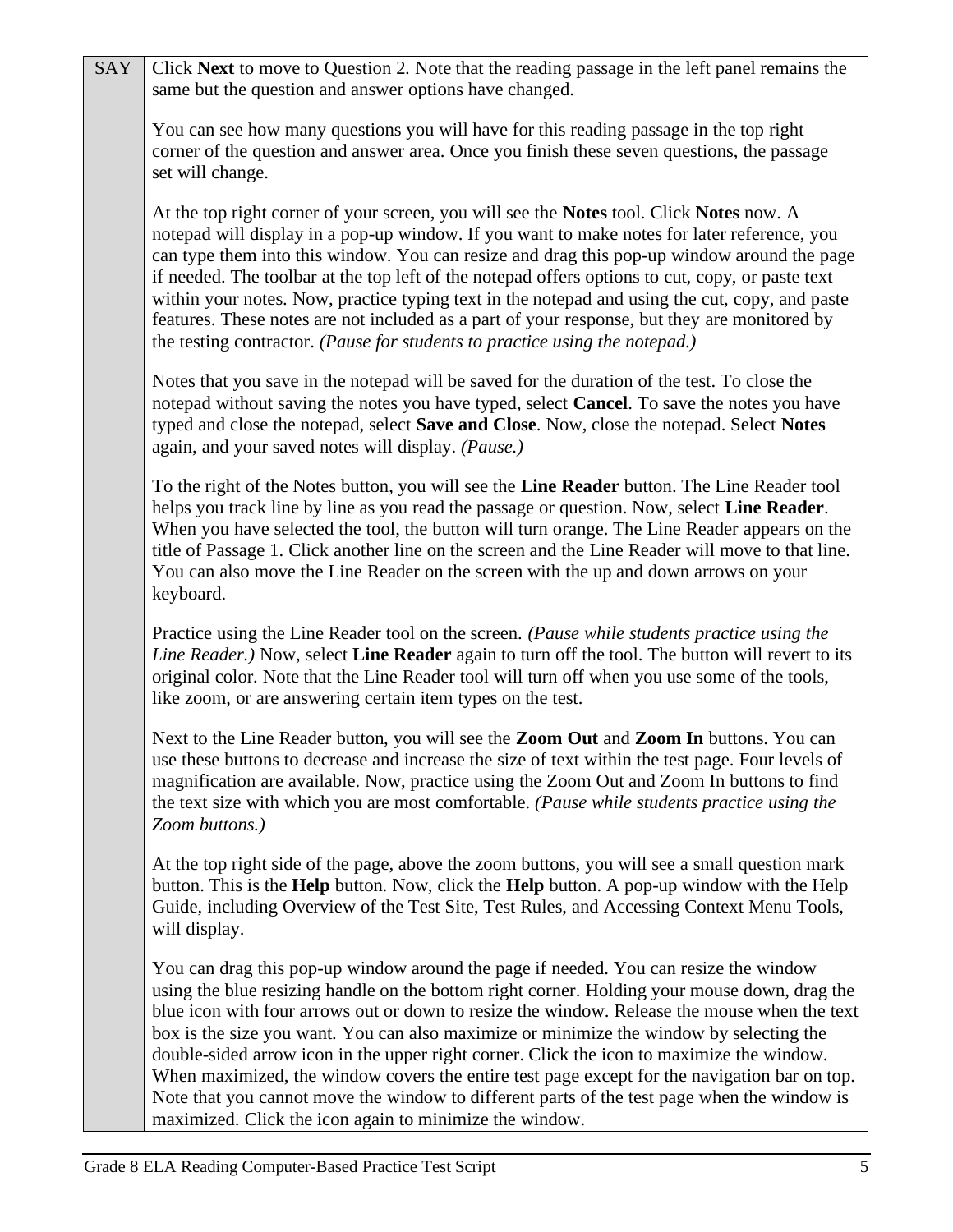| <b>SAY</b> | This is the same screen that you reviewed before beginning the practice test. These<br>instructions remind you how to navigate from one item or passage to the next and how to use<br>the tools and features in the testing platform. Take a moment to scroll through these<br>instructions. Raise your hand if you have any questions about the information in the Help<br>Guide. (Pause. Answer any student questions.)                                                                                                                                                                                                                                                                  |
|------------|--------------------------------------------------------------------------------------------------------------------------------------------------------------------------------------------------------------------------------------------------------------------------------------------------------------------------------------------------------------------------------------------------------------------------------------------------------------------------------------------------------------------------------------------------------------------------------------------------------------------------------------------------------------------------------------------|
|            | Now, close the Help Guide by clicking the X in the circle at the top right corner of the Help<br>Guide. (Pause while students close the Help Guide.)                                                                                                                                                                                                                                                                                                                                                                                                                                                                                                                                       |
|            | In the top right corner of the screen, next to the Help button, you will see a wheel. (Note: This<br>feature is not available on Chromebooks or when accessing the practice test through a web<br><i>browser.</i> ) This is the <b>System Settings</b> tool. Now, click <b>System Settings</b> . A pop-up window<br>displays that will allow you to adjust the volume for this practice test. When you have finished<br>adjusting your system settings, click OK to save your changes and exit or Cancel to exit<br>without saving your changes. Note that if you attempt to adjust your system settings while<br>audio is playing, the settings will not adjust until after you click OK. |
|            | Are there any questions about any of the tools?                                                                                                                                                                                                                                                                                                                                                                                                                                                                                                                                                                                                                                            |

Answer any questions.

SAY In the top right corner of the reading passage panel, you will see the **Expand/Collapse Panel** tool, which looks like a double-sided arrow. This tool will expand the reading passage panel or the question and answer panel so that it takes up most of the screen. Now, click the rightfacing arrow of the Expand/Collapse Panel tool to expand your reading passage panel. *(Pause.)*

Clicking the left-facing arrow will return the screen to normal. Now, click the left-facing arrow again. The reading passage will shrink and the question and answer panel will cover the screen. Click the right-facing arrow to see both the reading passage and question and answer panels. *(Pause.)*

Now, look at the top right corner of the question and answer panel. You will see three horizontal lines in a circle. This is the **context menu**. Click the lines to open the context menu.

First, you will see a circle with a lowercase "i," a flag icon, a grayed-out line that says Highlight Selection, and a set of letters with a line through them. Select the lowercase "i." *(Pause.)* This is the **Tutorial** tool. A pop-up window will open that displays a video tutorial of this item type.

There is no sound available for this tutorial. You can also access the tutorial by right-clicking, if available on your device, in the question and answer area and selecting Tutorial. Now, close the video tutorial by clicking the X in the circle at the top right corner of the pop-up window. *(Pause while students view and close the tutorial.)*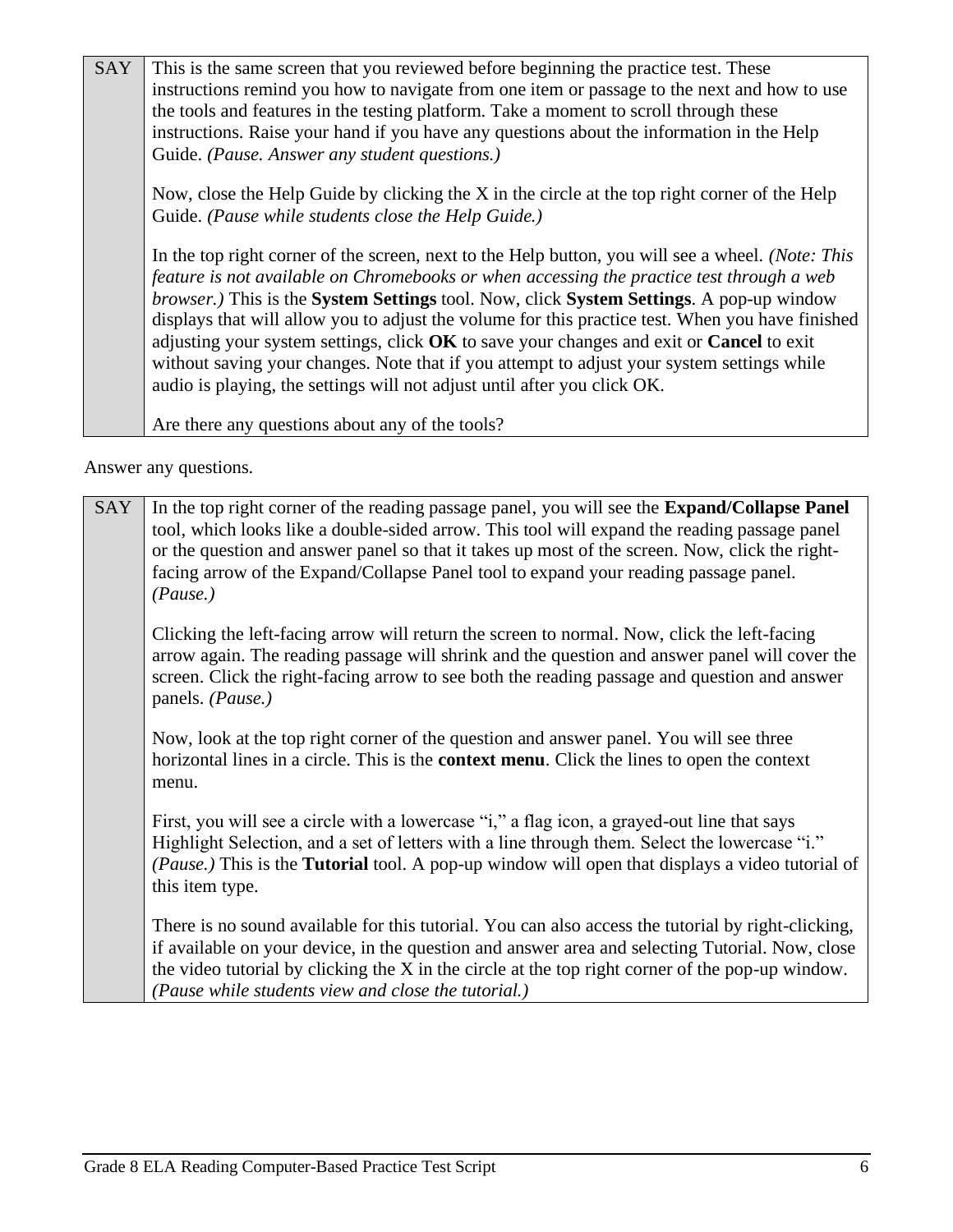| <b>SAY</b> | Now, select the context menu, and then click the flag icon for Mark for Review. This feature<br>allows you to flag a question that you might want to review at a later time. You can mark an<br>item for review by using the context menu or by right-clicking, if available on your device, in<br>the question and answer area and selecting Mark for Review. Once you mark an item for<br>review, the solid rectangle around the item number will show the top right corner folded over,<br>a flag icon will appear next to the item number, and the item number in the drop-down list at<br>the top left corner of the screen will have a flag icon next to the number.                              |
|------------|---------------------------------------------------------------------------------------------------------------------------------------------------------------------------------------------------------------------------------------------------------------------------------------------------------------------------------------------------------------------------------------------------------------------------------------------------------------------------------------------------------------------------------------------------------------------------------------------------------------------------------------------------------------------------------------------------------|
|            | After you finish reviewing a question, return to the context menu and select Unmark Review<br>Item. You can also right-click, if available on your device, in the question and answer area<br>and select Unmark Review Item. The item number will revert to a solid rectangle without a<br>folded corner, and the item number in the drop-down list will no longer have a flag icon.<br>Now, practice selecting Mark for Review and Unmark Review Item. (Pause.) For now,<br>leave this question marked for review.                                                                                                                                                                                     |
|            | You can use the <b>Highlight Selection</b> tool to highlight portions of a passage or item. To<br>highlight, click and drag to select the text you want to highlight. Then, right-click in the<br>highlighted area and select Highlight Selection. There are four colors available for<br>highlighting: yellow, orange, mint green, and lavender. Select a color, and your text will be<br>highlighted. You cannot highlight over previously highlighted text. To change the highlight<br>color of your selection, you will need to remove or reset the highlighting and then highlight<br>text in a different color.                                                                                   |
|            | To remove all highlighting, right-click and select Reset Highlighting from the context menu.<br>To remove only certain portions of highlighting, select the text you want to remove<br>highlighting from, right-click, and choose Remove Highlight. Practice highlighting and<br>removing highlighting from text in the passage or item. (Pause.)                                                                                                                                                                                                                                                                                                                                                       |
|            | Now, select the context menu, and then select the set of letters with a line through them,<br>which is the Strikethrough tool. You can use the Strikethrough tool to cross out answer<br>choices that you have eliminated as possible correct answers. Click on the first answer option.<br>You should see a gray line through that answer option.                                                                                                                                                                                                                                                                                                                                                      |
|            | Note that using Strikethrough on an answer option you have previously chosen does not<br>automatically remove your selection of that response. Strikethrough is only available for<br>multiple-choice and multiselect item types. To remove a strikethrough, click on the eliminated<br>option. Click anywhere outside the box around the answer choices to turn off the<br>Strikethrough tool. Now, practice adding and removing strikethroughs. (Pause.)                                                                                                                                                                                                                                              |
|            | In the top left corner of your screen, you will see a drop-down menu with the word "Items"<br>and up and down arrows. This is the Item Summary drop-down list. Now, click to open this<br>list. You will see the item numbers in this passage set. The Item Summary allows you to<br>quickly move to different passage sets. You can only use this drop-down list to revisit passage<br>sets you have already seen. At this time, you will see only one passage set in the drop-down<br>list. In sessions with more than one passage set, the items that you have already seen will<br>display in the drop-down list. Items that are unanswered or marked for review are indicated in<br>the drop-down. |
|            | Are there any questions about any of these tools?                                                                                                                                                                                                                                                                                                                                                                                                                                                                                                                                                                                                                                                       |

Answer any questions, and make sure everyone can use the tools. Help students if necessary.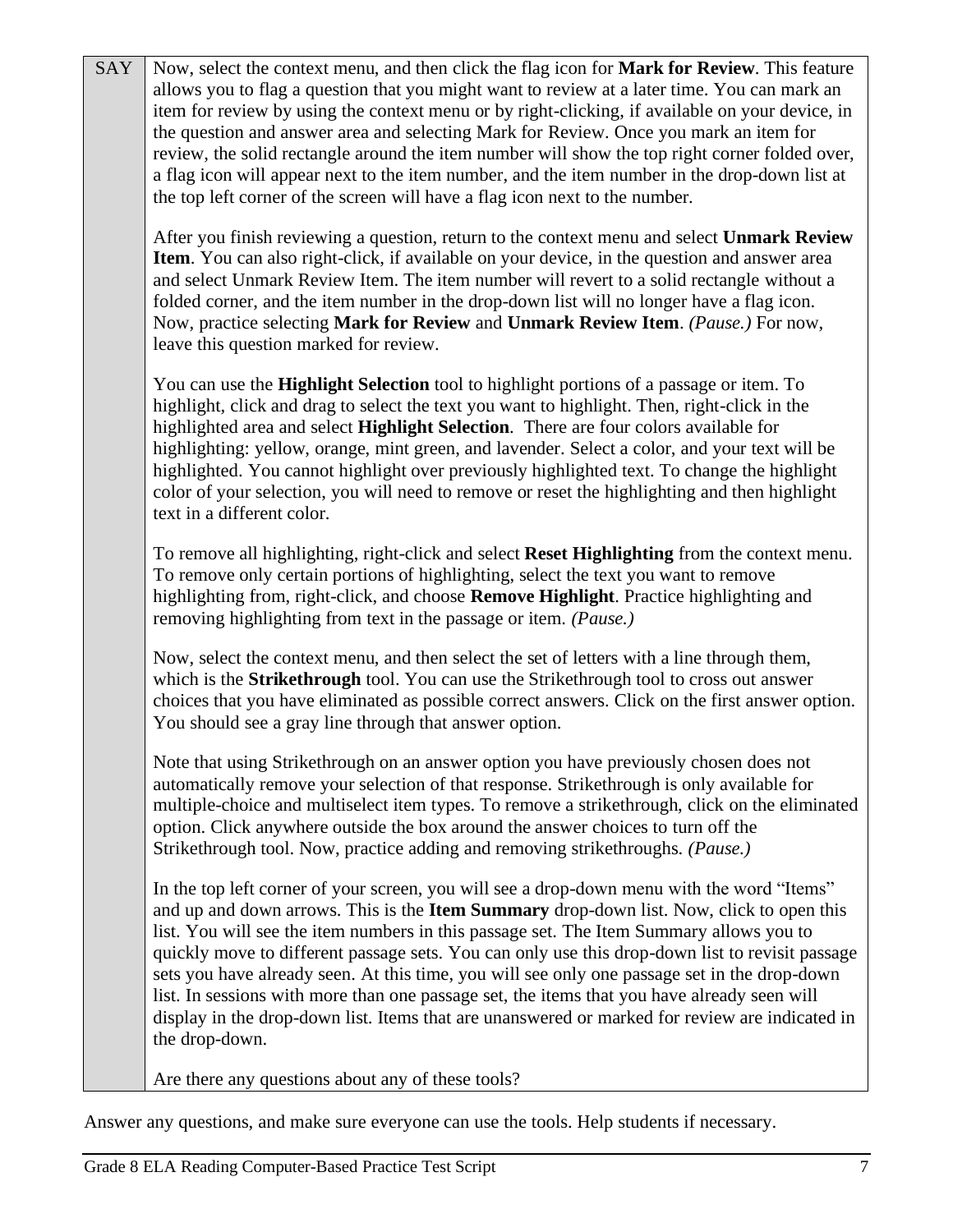| <b>SAY</b> | Now, we will look at the types of questions you will see throughout the test. Unless instructed<br>to do so, you do not need to answer the questions at this time. You will have time after we                                                                                                                                                                                                                                                                                                                                                                                                                                             |
|------------|--------------------------------------------------------------------------------------------------------------------------------------------------------------------------------------------------------------------------------------------------------------------------------------------------------------------------------------------------------------------------------------------------------------------------------------------------------------------------------------------------------------------------------------------------------------------------------------------------------------------------------------------|
|            | discuss the various item types to practice answering the questions.                                                                                                                                                                                                                                                                                                                                                                                                                                                                                                                                                                        |
|            | Click <b>Back</b> to return to Question 1.                                                                                                                                                                                                                                                                                                                                                                                                                                                                                                                                                                                                 |
|            | Question 1 is a selectable hot text item. This question type requires you to select a word or a<br>group of words. For this question, click on the phrase you would like to select. It will be<br>highlighted and marked with dotted lines around the outside. Note that some hot text items<br>will specify a number of words or group of words to select, whereas others will not specify a<br>number. To remove your selection, click the selected phrase again. The highlighting and<br>dotted lines will be removed, allowing you to choose a new phrase as your response.                                                            |
|            | Now, click <b>Next</b> to move to Question 2.                                                                                                                                                                                                                                                                                                                                                                                                                                                                                                                                                                                              |
|            | Question 2 has two parts, Part A and Part B, both of which are multiple-choice. This question<br>type requires you to choose the answer you think is correct for each part. To begin, read the<br>question or instructions on the screen. After you finish reading the question or instructions,<br>read the answer choices. Finally, click the button next to an answer option to select your<br>answer. The button will become filled in. To remove your selection, click the button again. If<br>an item has more than one part, you must complete each part of the item.                                                               |
|            | Now, click Next to move to Question 3, which is an open response item. This type of question<br>requires you to type your answer into a response area. To begin, read the question or<br>instructions on the screen. After you finish reading the question and any other information,<br>think about your answer. Then, type your answer into the response area.                                                                                                                                                                                                                                                                           |
|            | Now, right-click in the response area. The context menu will display and will now include an<br>arrow around a clock face which is the Select Response Version tool. This tool, which is only<br>available on open response items, allows you to view and return to previous versions of your<br>response. For example, if you delete a portion of your response and then continue writing but<br>later decide that you would like to access the deleted portion of your work again, the Select<br>Response Version tool would allow you to do this.                                                                                       |
|            | In the response area, type a short sentence and then click <b>Save</b> . Now, erase that sentence, type<br>a new sentence, and click Save again. From the context menu, click the Select Response<br>Version tool. From the window that displays, click on the version numbers to see a preview<br>of the response versions available to restore. Select the version number you would like to<br>restore, and click Select. Click Cancel to close the Select Response Version window without<br>selecting a previous version. If you do not click Save, versions of your response will be saved<br>every two minutes while you are typing. |
|            | Now, click Next until you reach Question 7.                                                                                                                                                                                                                                                                                                                                                                                                                                                                                                                                                                                                |
|            | Question 7 is a multiselect item. This question type requires you to choose all of the answers<br>you think are correct. First, you will read the question or instructions on the screen. After you<br>finish reading the question, read the answer choices. Finally, you will click on the box next to<br>an answer option to select your answer. A checkmark will appear in the box. To remove a<br>checkmark, click the selected box again.                                                                                                                                                                                             |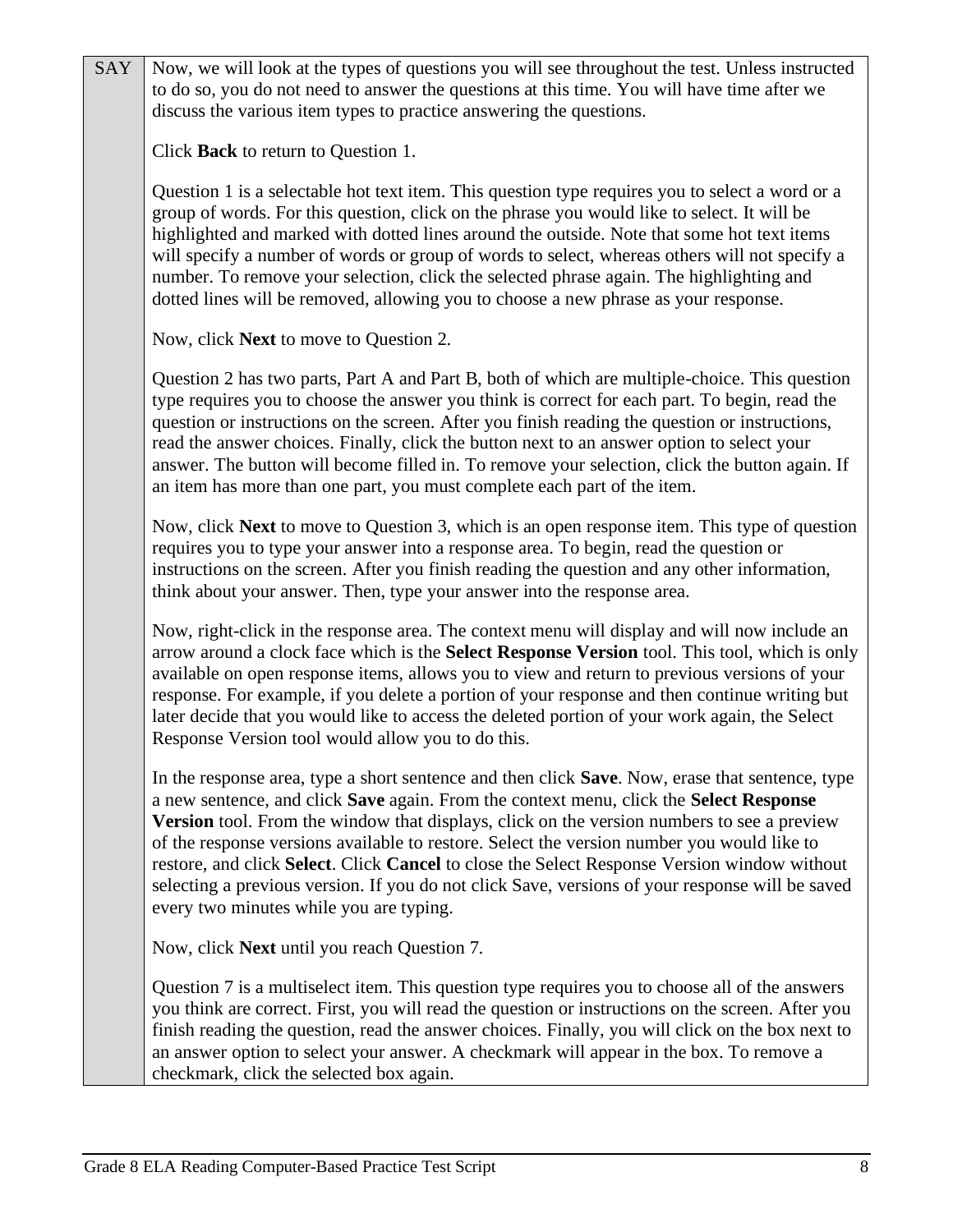| <b>SAY</b> | Sometimes, this question type will tell you to select all correct options without specifying a |
|------------|------------------------------------------------------------------------------------------------|
|            | number. Others, such as this question, ask you to select a specific number of items. You will  |
|            | have either five or six options to select from on a multiselect item.                          |
|            |                                                                                                |

Are there questions about any of these item types?

Answer any questions.

| <b>SAY</b> | We have already discussed the remaining item types in Session 1, so you may now begin        |
|------------|----------------------------------------------------------------------------------------------|
|            | Session 1 of the practice test. Return to Question 1 and read and respond to each question   |
|            | while practicing using the tools. Do not exit this session until instructed to do so.        |
|            |                                                                                              |
|            | Remember, if you need assistance understanding how to answer a question, you can select      |
|            | Tutorial, which is the lowercase "i" under the context menu. You may also raise your hand if |
|            | you have any questions.                                                                      |

Walk around the room and assist students as necessary. After students have had sufficient time to practice using the tools and responding to the various item types, review the correct responses to Session 1 with the students. The answer key can be found on the portal at: [https://fsassessments.org/en/resources/practice-tests/cbt-practice-test-answer-keys.](https://fsassessments.org/en/resources/practice-tests/cbt-practice-test-answer-keys)

SAY When you have finished answering questions in Session 1, you will see a green checkmark below each question number on the right side of the screen. If there is not a green checkmark below the number, you should go back and answer that question and check that you have answered all parts of the item. If you marked a question for review, the item number will be indicated with a folded corner. Now, navigate to Question 7 by clicking **Next** or by selecting 7 on the item numbers at the top right of the screen.

Now, we will practice how you will exit the test if you need to leave the room for an extended period of time during the actual test.

The **Pause** button allows you to pause and exit the test for an extended period of time. Now, select **Pause**. *(Pause for students to select the button.)* A pop-up window will appear and ask you to confirm that you want to pause the test and to ask your test administrator before pausing your test. You should then verify with your test administrator whether you should pause your test. For today, click **No**. On the day of the test, if you have your test administrator's permission, you will click Yes.

Pause while students click **No**.

| <b>SAY</b> | Now, we will move to the next session to finish describing all item types in this practice test.                                                                                                                                                                                                                                                                                                                                                                                                                             |
|------------|------------------------------------------------------------------------------------------------------------------------------------------------------------------------------------------------------------------------------------------------------------------------------------------------------------------------------------------------------------------------------------------------------------------------------------------------------------------------------------------------------------------------------|
|            | From Question 7, click the <b>Next</b> button to access the review screen. On this screen, you have<br>the option to review any unanswered or flagged items or to complete Session 1.                                                                                                                                                                                                                                                                                                                                        |
|            | If you marked any questions for review, you will see a flag icon next to the question number<br>reminding you that you marked that item for review. If you wanted to review your response,<br>you would click on the item number with the flag in it. You would then be taken back to the<br>question you had marked for review. If you had left any questions unanswered, those<br>questions would also be indicated on this screen with a triangle. Do not select a question<br>number to review your answer at this time. |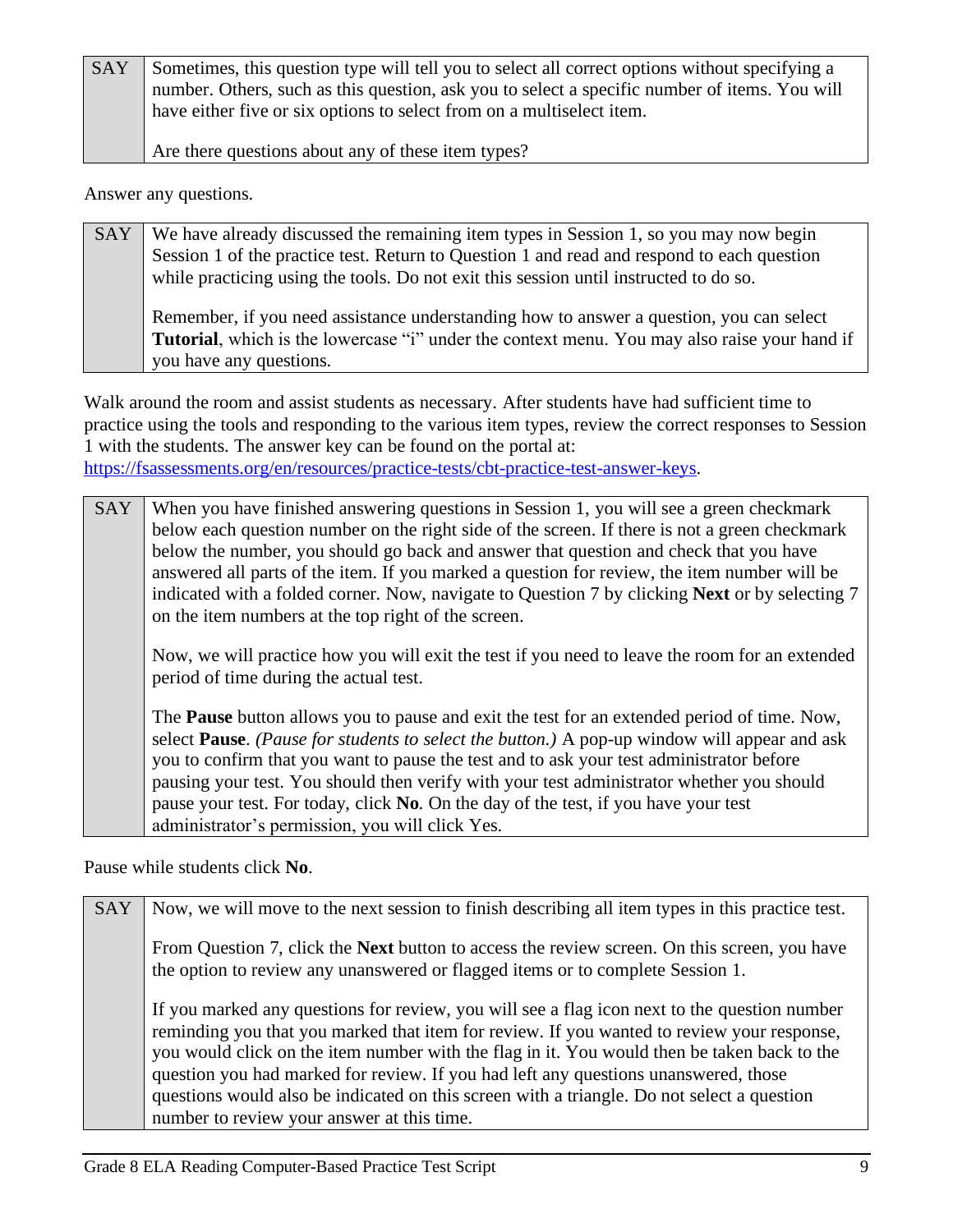| <b>SAY</b> | Click <b>End Session</b> . A message will appear, asking you if you want to pause the test. Click                                                                                                                                                                                                                                                     |
|------------|-------------------------------------------------------------------------------------------------------------------------------------------------------------------------------------------------------------------------------------------------------------------------------------------------------------------------------------------------------|
|            | Yes.                                                                                                                                                                                                                                                                                                                                                  |
|            | You will now see the <i>Please Sign In</i> screen. You will use the information on your test ticket to log in<br>as you did for Session 1. Do not select Sign In until instructed to do so or you may be logged in to the<br>wrong session. Remember, the session ID is displayed for you. (Pause. Wait two minutes before<br>students sign back in.) |
|            | You may now select <b>Sign In</b> . (Pause and assist students with logging in as needed.)                                                                                                                                                                                                                                                            |
|            | Now, you will see a screen that says Is This You?. Verify that the information is correct. If<br>your information is correct, select Yes to continue. If the information is not correct, then<br>select No to return to the <i>Please Sign In</i> screen and raise your hand.                                                                         |

Assist any students who raise their hands.

| SAY | You will now see a screen that says Your Tests. Click Resume Grade 8 ELA Reading<br><b>Practice Test to proceed.</b>                                                                                                                                                 |
|-----|----------------------------------------------------------------------------------------------------------------------------------------------------------------------------------------------------------------------------------------------------------------------|
|     | While you are waiting for your test to be approved, you will see a <i>Waiting for Approval</i><br>screen. This screen includes your first and last names, the Session ID, and the test you will<br>take. If any information looks incorrect, please raise your hand. |
|     | Otherwise, please sit quietly while I approve your tests.                                                                                                                                                                                                            |

Assist any students who raise their hands.

In the TA Training Site, click the **Approvals** button to review the list of students ready to begin testing.

Once you ensure that all students have logged in correctly, approve students to test by selecting **Approve All Students** and selecting **Yes** on the *Important!* pop-up window.

SAY | Now, you will see a screen that says *Audio Checks*. *(Please note that adjusting the volume on this screen is not an option if using an Internet browser for practice tests. If necessary, students may adjust volume using their computer/device volume settings.)* Put your headphones or earbuds on now and click the speaker icon. Make any adjustments to the volume, if necessary. If you hear the sound, select **Yes**. Raise your hand if you cannot hear the sound.

Assist any students who raise their hands.

SAY Now, you should see the *Before You Begin* screen again.

Click **View Test Settings** to go to the *Review Test Settings* screen.

Remember, this screen allows you to choose the print size, background color, and mouse pointer for your test. If you would like to change your selections, do so now. You should see your changes made on the screen once you select them. You can click **Undo Changes** to return to previously selected settings.

Click **OK** to save your changes and return to the *Before You Begin* screen.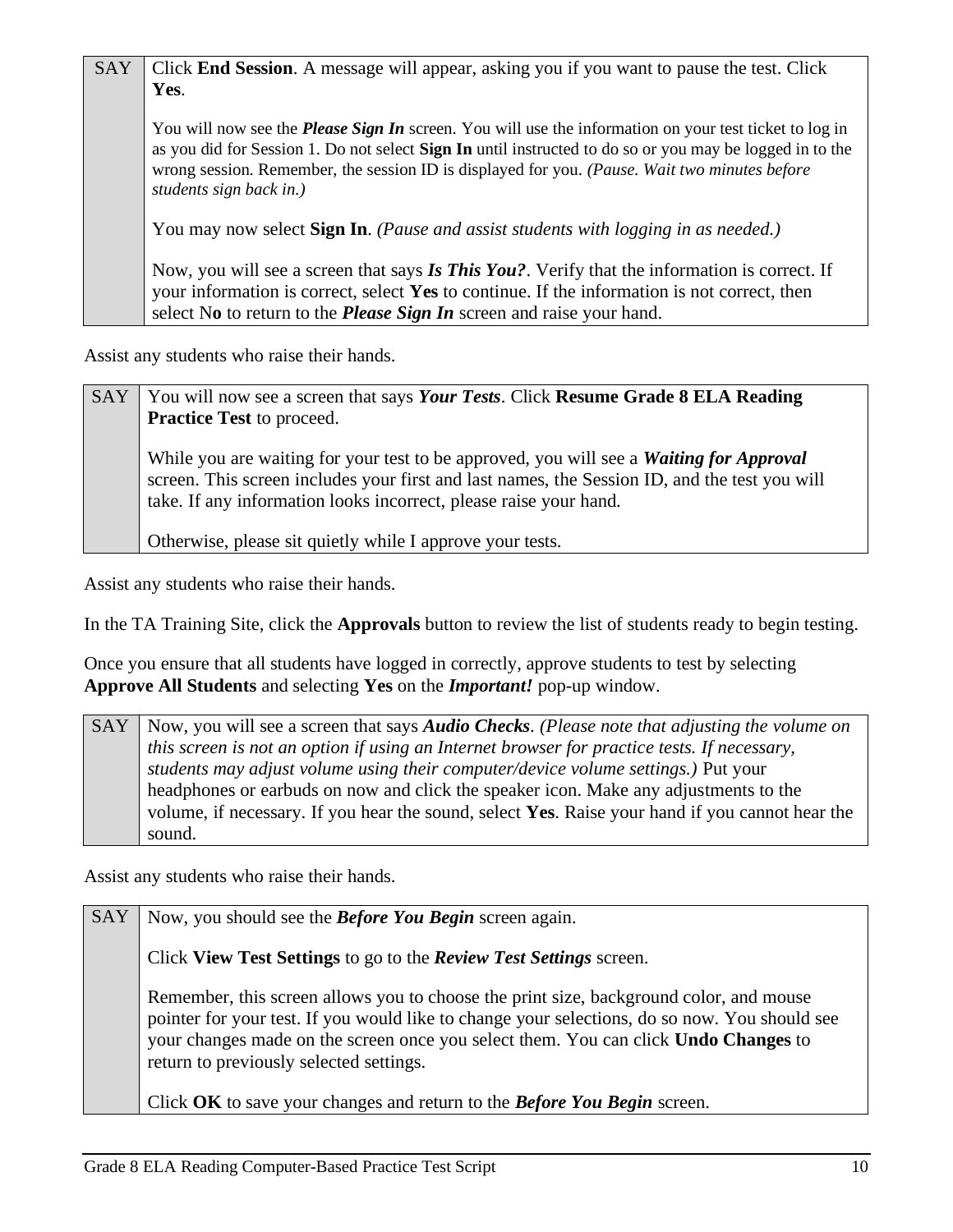SAY Now, select **Begin Test Now**.

You should now see Question 8 on your screen. Do not start Session 2 until I tell you to do so. If you do not see Question 8 on your screen, please raise your hand.

Assist any students with accessing Session 2 of the practice test as needed.

| SAY | We will now complete Session 2 of the practice test.                                                                                                                                                                                                                                                                                                                                                                                                                                                                                                                     |
|-----|--------------------------------------------------------------------------------------------------------------------------------------------------------------------------------------------------------------------------------------------------------------------------------------------------------------------------------------------------------------------------------------------------------------------------------------------------------------------------------------------------------------------------------------------------------------------------|
|     | The passage set on the left side of your screen includes an audio passage. Passage 1 contains a<br>gray box with a triangle inside of a circle on the left side. In addition to reading the other<br>passage, you will be required to listen to this audio passage to answer the questions associated<br>with this passage set.                                                                                                                                                                                                                                          |
|     | On the left side of the gray box, you will either see the <b>Play</b> button (which is a triangle inside<br>a circle) or the <b>Pause</b> button (which is two vertical lines), depending on whether or not the<br>recording is playing. You can use the audio scrubber circle to move forward or backward in<br>the recording.                                                                                                                                                                                                                                          |
|     | When you are instructed to begin Session 2 of the practice test, be sure to practice listening to<br>this audio passage.                                                                                                                                                                                                                                                                                                                                                                                                                                                 |
|     | Click Next to move to Question 9. Question 9 is a Graphic Response Item Display (GRID)<br>item. Different GRID items will require you to respond in different ways. For this item, you<br>will place and move objects on an answer space. To begin, you will read the directions on the<br>screen. For this question, the object bank is the gray area below the answer space. Select an<br>item in the object bank and drag it into the answer space. Read the instructions carefully to see<br>how many of the items you should use and where you should place them.   |
|     | If you need to change an answer once you have dragged the item from the object bank to the<br>answer space, you can either drag the item to a different spot in the answer space or drag the<br>item out of the answer space and back into the object bank.                                                                                                                                                                                                                                                                                                              |
|     | Remember that you should only leave objects in the answer space that are meant to be part of<br>your answer. When you are finished responding to the question, check to make sure that the<br>answer space does not have any extra objects that do not belong.                                                                                                                                                                                                                                                                                                           |
|     | Now, click Next until you reach Question 11, which is a drag-and-drop hot text item. This<br>question type requires you to place and move words, phrases, or sentences on an answer<br>space. To begin, you read the question or instructions. Find the object bank and answer space.<br>For this question, the object bank is below the answer space. Click on a sentence in the object<br>bank and drag it into the answer space. Read the instructions carefully to see how many of the<br>items from the object bank you should use and where you should place them. |
|     | If you need to change an answer once you have dragged the item from the object bank to the<br>answer space, you can either drag the item to a different spot in the answer space or drag the<br>item out of the answer space and back into the object bank.                                                                                                                                                                                                                                                                                                              |
|     | Remember that you should only leave items in the answer space that are meant to be part of<br>your answer. When you are finished responding to the question, check to make sure that the<br>answer space does not have any extra items that do not belong.                                                                                                                                                                                                                                                                                                               |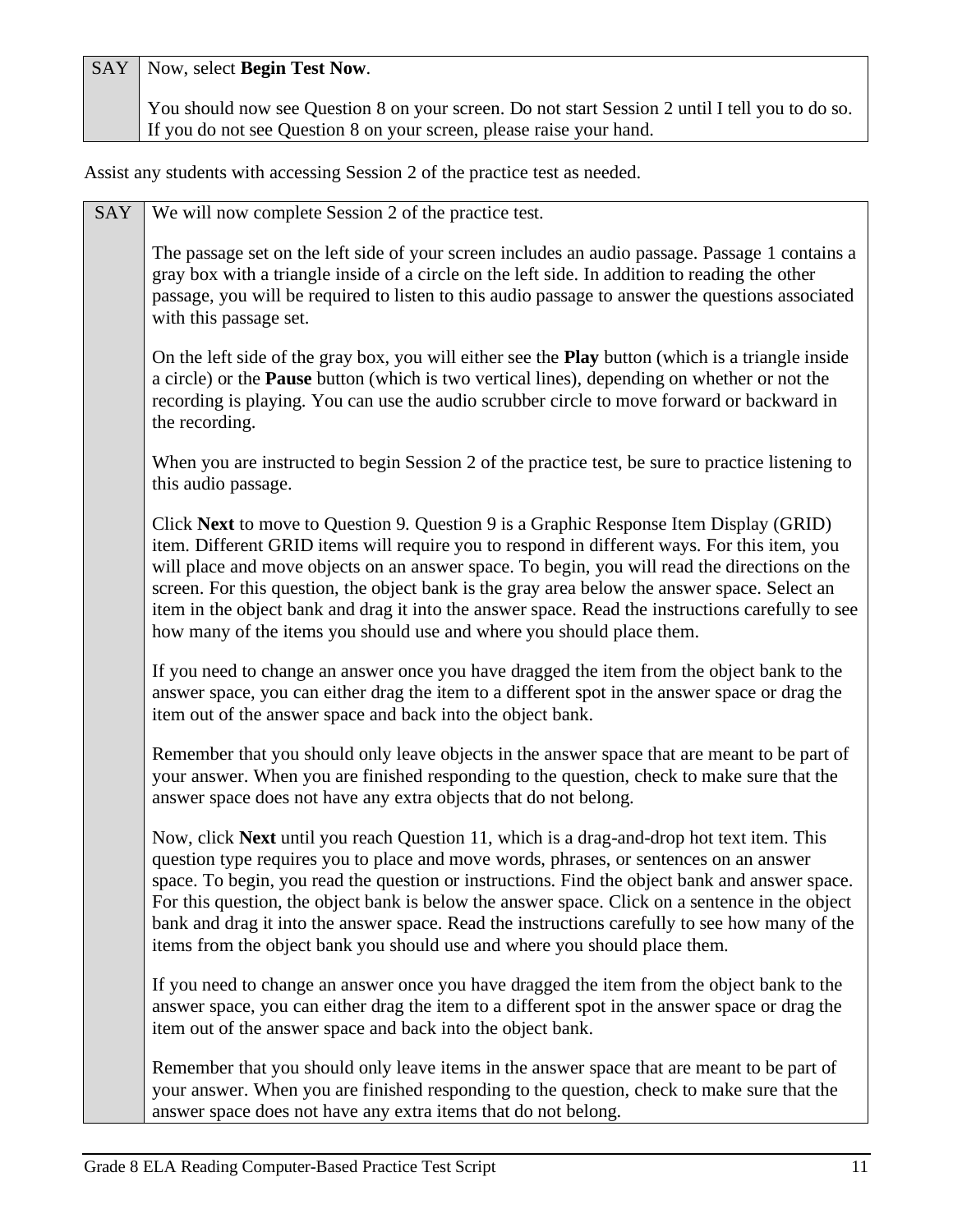| <b>SAY</b> | Now, click Next until you reach Question 18.                                                                                                                                                                                                                                                                                                                                                                                                                                                                                                                                                                                                                                                                                                                |
|------------|-------------------------------------------------------------------------------------------------------------------------------------------------------------------------------------------------------------------------------------------------------------------------------------------------------------------------------------------------------------------------------------------------------------------------------------------------------------------------------------------------------------------------------------------------------------------------------------------------------------------------------------------------------------------------------------------------------------------------------------------------------------|
|            | Question 18 is a table match item. This item type presents options in columns and rows.<br>Options may include words, phrases, sentences, quotations, line/paragraph/passage numbers,<br>or images. You must click the box that matches the correct option from a column with a<br>correct option from a row. Typically, there is only one correct option per row or column, but<br>the number of correct answers may vary. To remove a checkmark, click the selected box<br>again.                                                                                                                                                                                                                                                                         |
|            | Click Next to move to Question 19. Because you have not yet entered an answer for all of the<br>questions in this passage set, you will see a pop-up message that warns you that you have not<br>entered a response to one or more items. To remain on the page, you would select No. While<br>we are discussing item types, click Yes each time this message appears.                                                                                                                                                                                                                                                                                                                                                                                      |
|            | You should now see Questions 19–21 on your screen. This question set is an edit task with<br>choice item. You will begin by reading the instructions and the passage. For each of the<br>highlighted words or phrases, you will click the highlighted portion and select the best word<br>or phrase from the drop-down list that displays. Click OK to save the word or phrase. If you<br>do not want to save the changes made, click Cancel. If you change your mind, select the<br>highlighted word or phrase again to make changes. Repeat this process for all of the<br>highlighted words or phrases in the passage.                                                                                                                                   |
|            | Click Next to move to Questions 22 through 24.                                                                                                                                                                                                                                                                                                                                                                                                                                                                                                                                                                                                                                                                                                              |
|            | The directions for these items instruct you to answer the questions based on the underlined<br>sections of the passage. The underlined words or phrases may contain grammar or spelling<br>mistakes, or they may be correct as is. When you visit each multiple choice item associated<br>with this passage, the underlined portion of the passage related to the question is highlighted<br>to make it easier to find. The highlighted portion may be a word, phrase, or sentence. For<br>Question 22, the associated highlighted portion of the text is in the first paragraph of the<br>reading passage. Now, click Next to move to Question 23. The highlighted portion of text in<br>the reading passage has changed, but the reading passage has not. |
|            | To answer these items, you will first read the passage on the left side of the screen. Then you<br>will read each question, review the highlighted portion of the reading passage, and select the<br>answer you think is correct. Are there questions about any of these item types?                                                                                                                                                                                                                                                                                                                                                                                                                                                                        |
|            |                                                                                                                                                                                                                                                                                                                                                                                                                                                                                                                                                                                                                                                                                                                                                             |

Answer any questions.

| <b>SAY</b> | Now, you may begin Session 2 of the practice test. Return to Question 8 and read and respond       |
|------------|----------------------------------------------------------------------------------------------------|
|            | to each question while practicing using the tools available for this session. Do not select the    |
|            | <b>End Test</b> button until instructed to do so.                                                  |
|            |                                                                                                    |
|            | Remember, if you need assistance understanding how to answer a question, you can click the         |
|            | <b>Tutorial</b> button, which is the lowercase "i" under the context menu. You may also raise your |
|            | hand if you have any questions.                                                                    |

After students have had sufficient time to practice using the tools and answer the questions, review the correct responses to Session 2 with the students. The answer key can be found on the portal at: [https://fsassessments.org/en/resources/practice-tests/cbt-practice-test-answer-keys.](https://fsassessments.org/en/resources/practice-tests/cbt-practice-test-answer-keys)